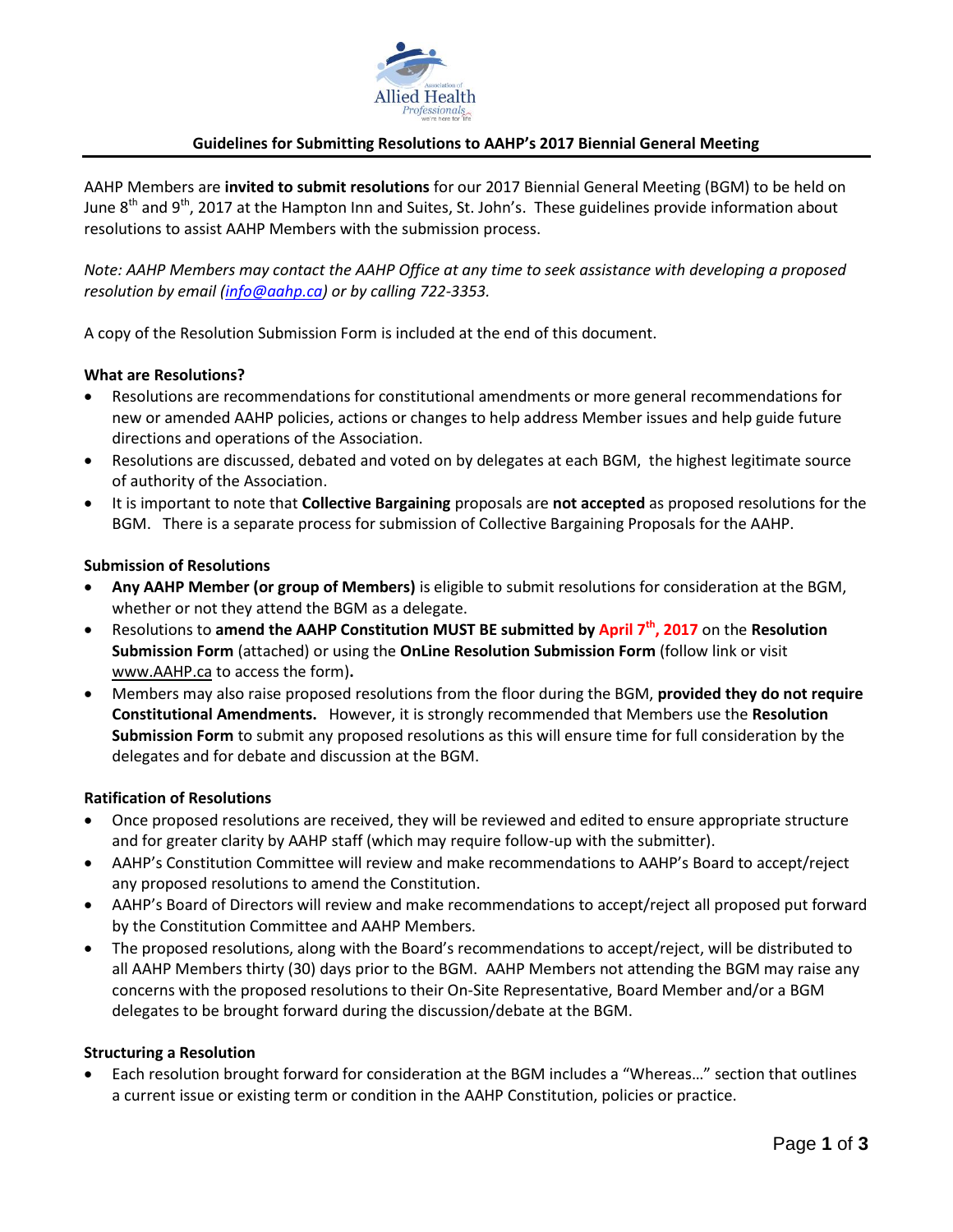- This is followed by a "Therefore, be it resolved…" section that outlines the proposed amendment or addition.
- Example:

**Whereas…** Article 4 "Revenues" for AAHP's Constitution and By-Laws currently focuses on Revenue activities of the Association, it remains silent on the Association's investment activities, and namely the Defense Fund; and

**Whereas…** the AAHP needs to ensure appropriate funds are held in reserve to meet demands associated with Collective Bargaining, including Strike Pay for Members if required;

**Therefore be it resolved…**that Article 4 be amended to read: Article 4: "Revenues and Defense Funds" and that a new Article 4.07 be introduced to read: "The Association shall administer a Defense Fund in accordance with policies and regulations established by the Board of Directors. The fund shall be funded in the main by: (a) a per capita amount taken from the regular dues of the members. Such amount will be determined and approved at the Biennial General Meeting; (b) interest income earned by the Fund; and (c) Special Contributions from time to time, such as accrued operating surpluses.

 AAHP Members may contact the AAHP Office at any time to seek assistance with developing a proposed resolution by email [\(info@aahp.ca\)](mailto:info@aahp.ca) or by calling 722-3353.

# **Thank you!**